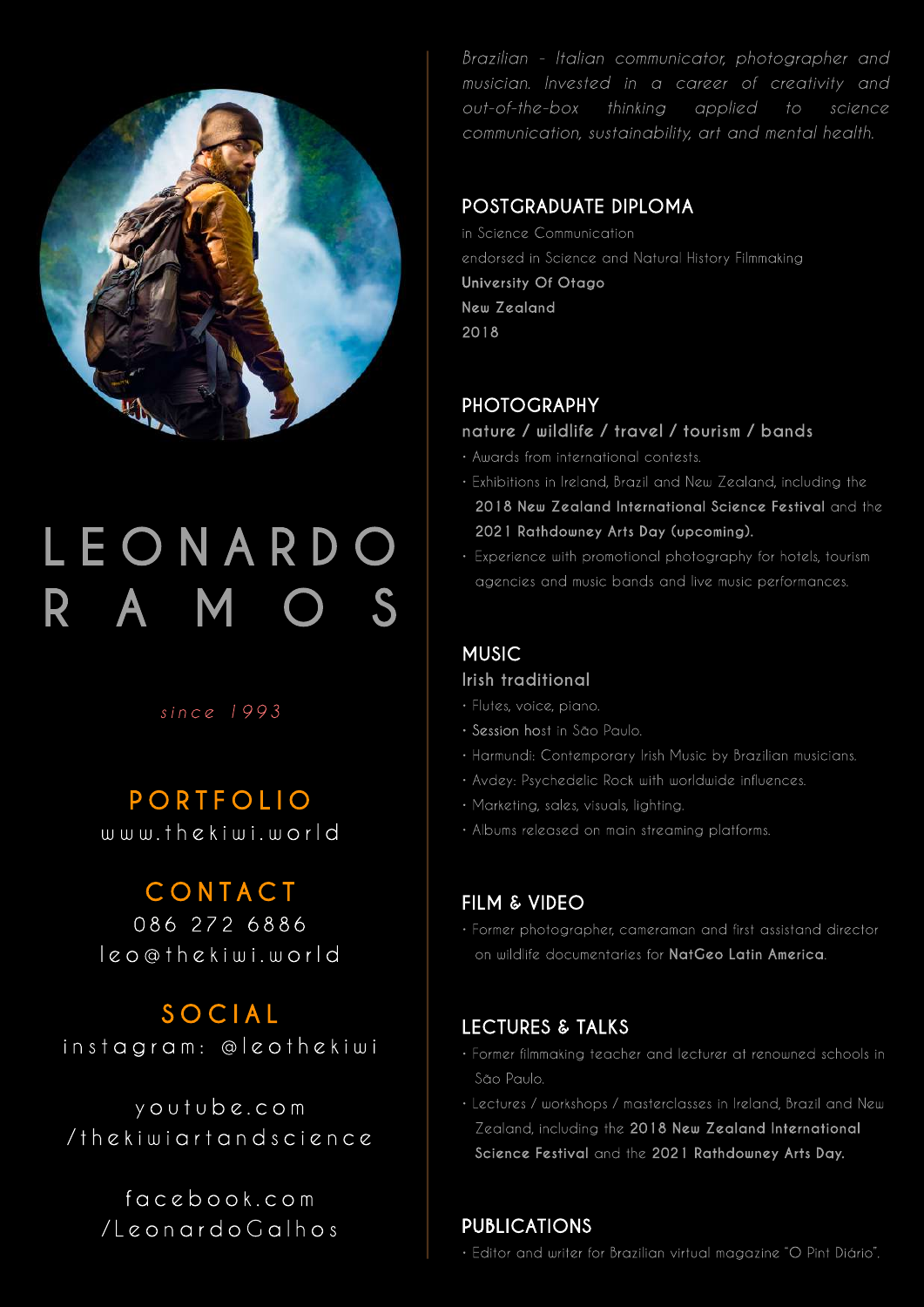









# **PHOTOGRAPHY**

Specialized in nature, wildlife and tourism / travel photography. Also experienced with science communication, lecturing and conducting workshops.

# **PORTFOLIO**

- www.thekiwi.world
- instagram.com/leothekiwi

# **EXHIBITIONS**

- **"Todas As Manhãs Do Mundo"** 2016 Senac + NatGeo Latin America São Paulo, São Paulo, Brazil
- **"Chromatone"** 2018 Robert Piggott Art Gallery New Zealand International Science Festival Dunedin, Otago, New Zealand
- **"OUSA Art Week 2018"** 2018 University of Otago Dunedin, Otago, New Zealand
- **"Brasilia Photo Show"** 2018 Brasilia - DF, Brazil
- **"Rathdowney Arts Day" [UPCOMING]** 2021 Rathdowney, Co. Laois, Ireland

# **AWARDS**

- **Wiki Loves Earth Photography Competition** 2017 2nd place: Brazilian round 2nd place: international round
- **El FotónInternational Photography Competition** 2017 1st place: "fauna" category 3rd place: "global" category
- **OUSA International Photo Competition** 2018 1st place: semester 1 1st place: semester 2
- **Brasilia Photo Show** 2018 Platinum medal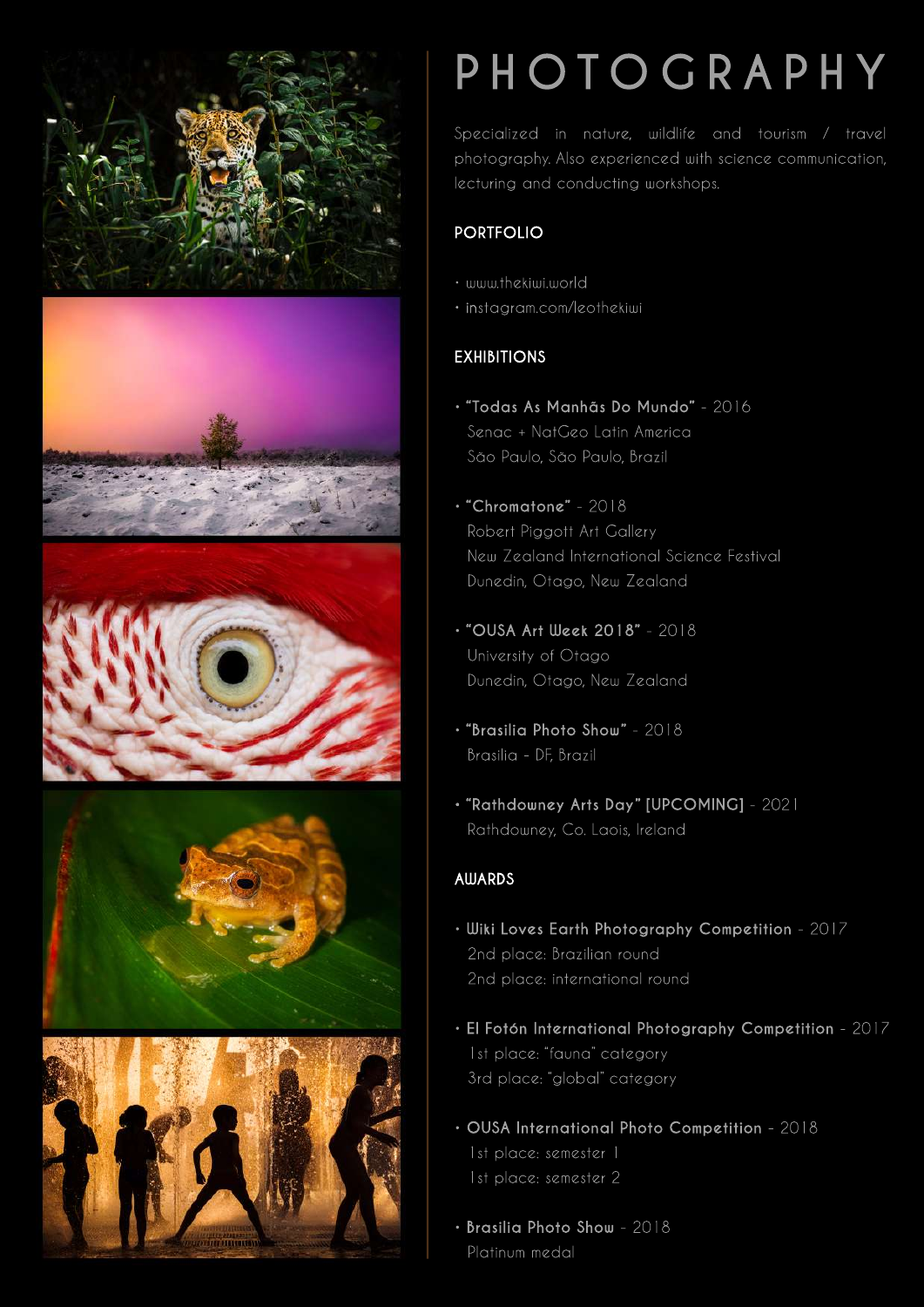







# **P R O M O T I O N A L PHOTOGRAPHY**

Interested in both freelance and recurring jobs: tourism locations and facilities, live music performances, promotional stills of studios, venues, etc.

## **PAST WORKS AND CLIENTS INCLUDE:**

#### **• Todas As Manhãs Do Mundo – O Filme** - 2016

- Feature documentary film produced by 20th Century Fox, opened the 2016 Rio Film Festival as "hors concours".
- Promotional photography during filming exhibitions.
- As seen on the official film poster on the left (background image).

## **• Hotel Pantanal Norte - Porto Jofre** - 2016

- Eco-tourism hotel in the Brazilian Pantanal.
- Promotional photography of facilities and surrounding nature attractions (landscape image on the left).
- www.portojofre.com.br

## **• Oran** - 2017

- Irish traditional band from São Paulo (Brazil) founded by flutist Mila Maia (also known for "Galway Choro Ensemble").
- Promotional photography of band published in Brazilian newspaper O Estado De São Paulo (bottom left).
- Promotional photography of live performances.

# **• YBY** - 2017

- Eco-tourism operator in the Northeastern Brazilian outback.
- Promotional photoghraphy of all destinations.
- https://kiwivisual.wixsite.com/ybyexpedicoes

#### **• TL Portfolio** - 2019

- High-end hotel agency with offices in Brazil, Mexico, USA.
- Promotional photography of Spa-Hotel facilities.
- www.tlportfolio.com

#### • In Galway - 2021

- Since November 2021 I am located in Galway, Ireland.
- Upcoming jobs (still unable to disclose) include photography of live music performances and promotional stills of music studio.